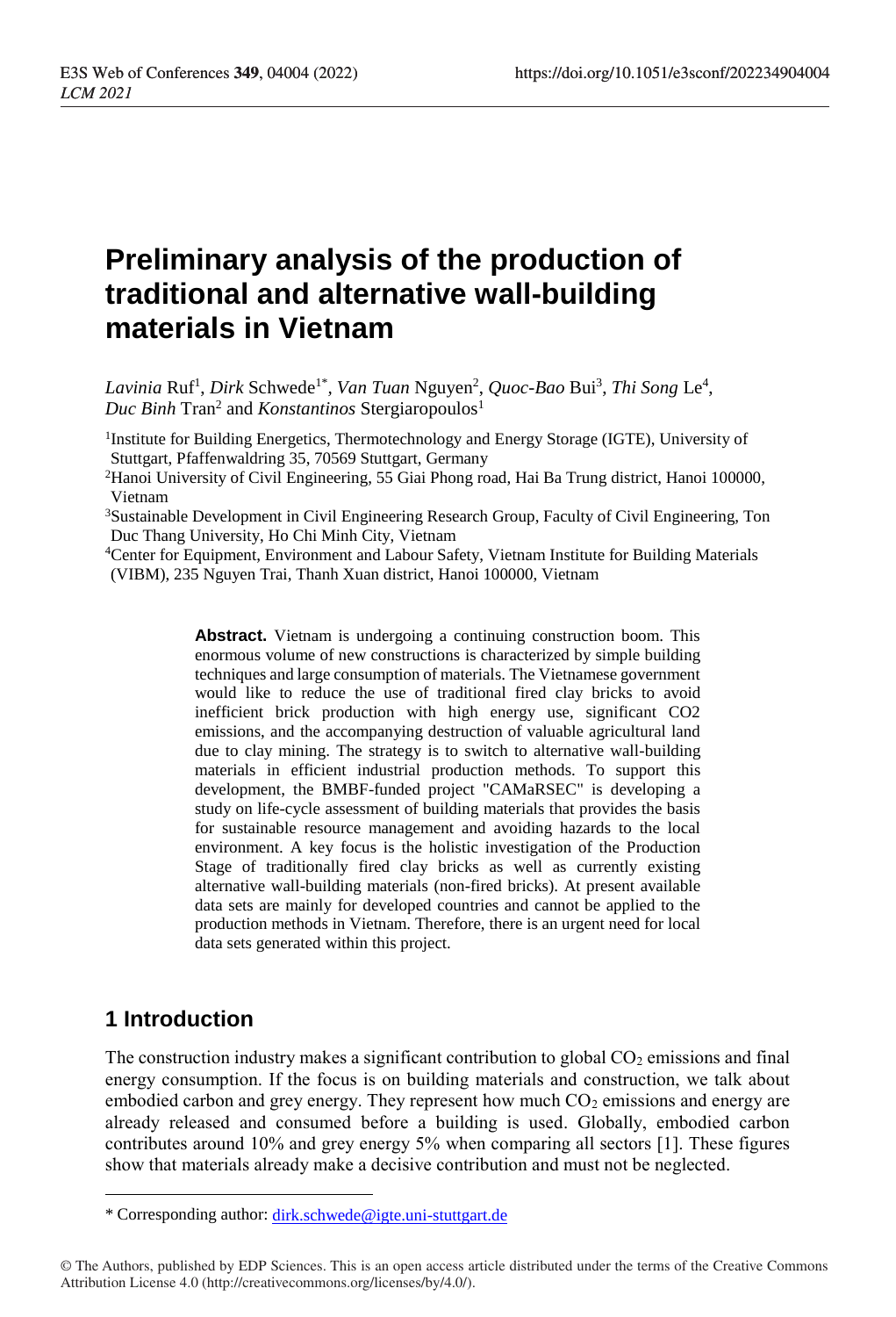Vietnam is undergoing a sustained construction boom. This new construction volume is creating an enormous demand for building materials. A traditional building material, which is still mainly used today, is fired clay bricks with a market share of about 70% [\[2\]](#page-5-1). However, fired clay bricks consume valuable agricultural land through clay mining, and due to inefficient kilns, much energy is needed, and harmful emissions are released. Therefore, to reduce resources and energy consumption, the government promotes more sustainable building materials such as non-fired bricks [\[2\]](#page-5-1).

To evaluate and classify materials according to their sustainability, Life Cycle Assessment (LCA) data on manufacturing processes are necessary. In countries of the global south, the partially available data from developed countries cannot be readily adopted. The structures, machines, transportation means, and electricity mixes in these countries differ significantly from each other. This is also noted by Schneider et al. [\[3\]](#page-5-2) in their analysis of mining processes in Vietnam. The majority of mining operators cannot reach best practices in mining technology or preparation work. In addition, expert interviews accompanied by photographs conducted as part of this study confirmed that manufacturing processes, especially of fired clay bricks, are far from being as advanced as in, for example, Germany or comparable countries.

To support the development of sustainable materials and enable the classification of building materials, the project "Climate Adapted Material Research for the Socio-Economic Context of Vietnam" (CAMaRSEC) analyses the life cycle of different building materials. Up to now, there is no available LCA database on the production of building materials in Vietnam. However, these data are necessary to obtain information about building materials' environmental impact and sustainability, like fired clay bricks and non-fired bricks. Thus, building materials can be compared, and ecological and resource-saving products can be promoted in a targeted manner. Also, production processes can be improved and benchmarked with good international practice.

### **2 Methodology**

In the following, the framework for the LCA of different wall-forming materials according to the standards DIN EN 15804:2019 [\[4\]](#page-5-3), ISO 14040:2020 [\[5\]](#page-5-4) and ISO 14044:2020 [\[6\]](#page-5-5) is presented. [Fig.](#page-1-0) 1 shows an overview of the workflow.



<span id="page-1-0"></span>**Fig. 1:** Workflow for an LCA study for building materials in Vietnam.

Based on initial literature research and expert interviews on manufacturing processes of building materials, surveys are created and conducted, which serve as a basis for the process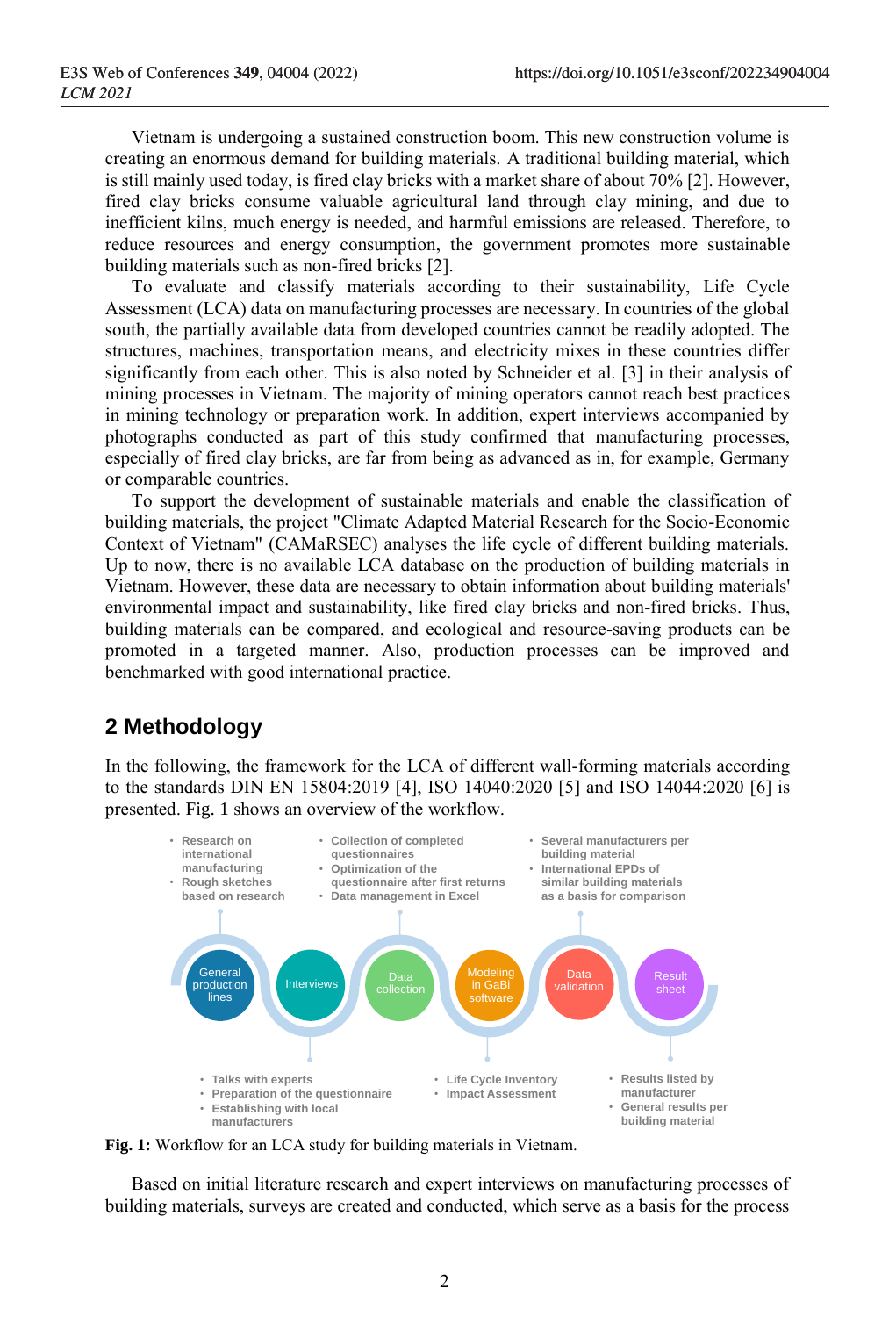modelling in the GaBi software [\[7\]](#page-5-6). For each building material, data from various manufacturers and Environmental Product Declarations (EPD) are included. The results are presented on the one hand depending on one manufacturer and, the other hand, summarized of several manufacturers.

#### <span id="page-2-1"></span>**2.1 Goal and Scope**

The study's goals, to compare alternative wall building materials to support decision-making at the design and policy level and to identify inefficiencies and ecological impacts of the materials. Another aim, to identify optimization potentials in production.

Four wall-forming materials, i.e. fired clay bricks, autoclaved aerated concrete, foam concrete bricks, and concrete brick blocks that perform non-loadbearing functions of the exterior wall, are chosen for this LCA study. For these materials, the thermal conductivity of building materials is measured in another work package within the project. These data are relevant for the characterization of building physical performance and for defining comparable functional units in the LCA. The measured data then compiled with the generated LCA data in datasheets for the building materials.

The masses of the different building materials are related to a uniformly defined heat transfer coefficient of a 1  $m<sup>2</sup>$  wall to generate meaningful results in the LCA study. For example, this could be set at  $1.79 \text{ W/m}^2\text{K}$  following the required heat conduction performance in the Vietnamese building energy standard [\[8\]](#page-5-7). The life cycle phases considered are based on the cradle-to-gate system boundary for Modules A1 to A3 (raw material extraction, transport, and production) [\[4\]](#page-5-3), for autoclaved aerated concrete as shown as an example in [Fig. 2.](#page-2-0) The environmental impacts are calculated by EN 15804:2019 [\[4\]](#page-5-3). Data requirements are ranked with a preference for Vietnamese data, followed by data from countries with similar levels of technology, and finally, global data. If none of these data, available for the specific case, European or German data sets, for example, should also be used in the last place.



<span id="page-2-0"></span>**Fig. 2**. Example for Modules A1 to A3 for autoclaved aerated concrete.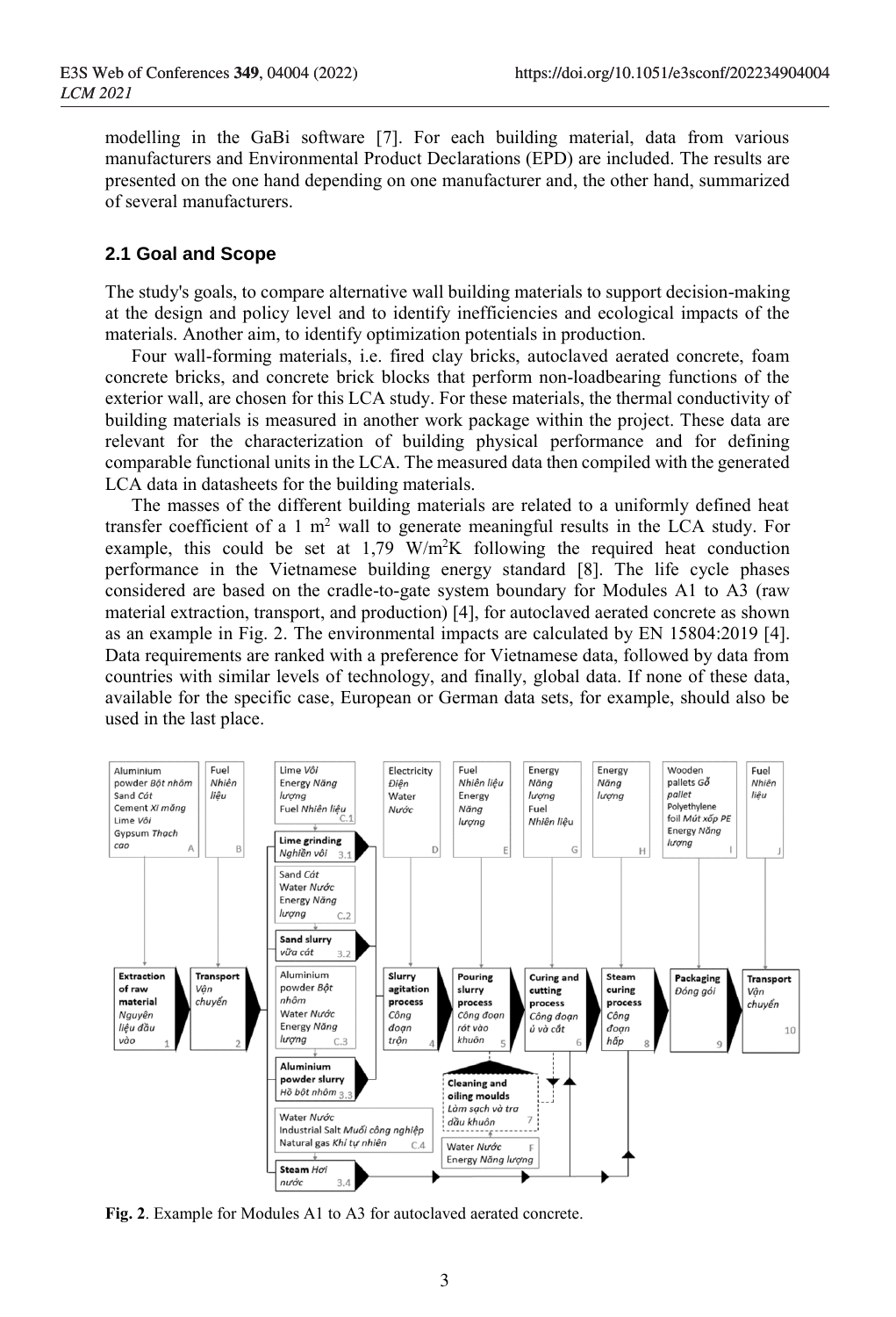#### **2.2 Data collection**

As little information on the manufacturing processes of building materials in Vietnam is available so far, this study collects data on energy and raw material inputs. Data collection is done in close cooperation with local material producers to obtain current and valid data. Unfortunately, no personal visits and meetings were possible due to restrictions under Covid conditions. Therefore, data collected via telephone calls, online meetings, and digital questionnaires to enable data acquisition under these conditions. The bilingual (English and Vietnamese) questionnaire collects general data about the company and the respective product and detailed data about the individual process steps. Data on input, quantities, machines, or energy consumption are requested to understand the respective process steps, [Fig. 3](#page-3-0) shows an extract from the bilingual questionnaire and indicates the depth of detail asked. Generated data processed in Excel to model the manufacturing processes in the GaBi software [\[7\]](#page-5-6).

| <b>Process</b><br>number and<br>name | Inputs (rough<br>quantity) per month                   |                               | Machines or vehicles used<br>Máv móc hoặc phương tiên vân chuyên                                                                                                                                   | Process description in short words<br>If truck transport: please always<br>complete which type of road (highway, |                                                                                                     |                                                                                                                                                                                   |
|--------------------------------------|--------------------------------------------------------|-------------------------------|----------------------------------------------------------------------------------------------------------------------------------------------------------------------------------------------------|------------------------------------------------------------------------------------------------------------------|-----------------------------------------------------------------------------------------------------|-----------------------------------------------------------------------------------------------------------------------------------------------------------------------------------|
| Số thứ tư và<br>Tên của guy<br>trình | Nguyên liêu đầu vào<br>(Khôi lương sơ bô)<br>mỗi tháng | Name of<br>machine<br>Tên máv | Usage time (time<br>during which the<br>machine works)<br>[h] or distance [km]<br>per month<br>Thời gian sử dung<br>(tính trong lúc hoat<br>đôna) hoặc khoảna<br>cách vân chuyên<br>lkml mỗi tháng | Power<br>[kW]<br>Côna<br>suất<br><b>IkWI</b>                                                                     | Fuel<br>consumpti<br>on<br>[I/h] or<br>[1/km]<br>Nhiên liêu<br>tiêu thu<br>llít/h1 hoăc<br>[lít/km] | urban, rural) is mainly used.<br>Mô tả quy trình (ngắn gọn)<br>Nếu dùng xe tải, vui lòng ghi chú loại<br>đường sử dụng chính là cao tốc, hay<br>đường đô thi, hay đường nông thôn |

<span id="page-3-0"></span>**Fig. 3.** Extract of the bilingual questionnaire.

#### **2.3 Life Cycle Inventory analysis**

The life cycle inventory is carried out, GaBi software [\[7\]](#page-5-6). The processes for raw material extraction and transport are modelled from the data sets available in GaBi software [\[7\]](#page-5-6). The data are compiled according to data requirements introduced in paragraph [2.1.](#page-2-1) For modelling, the extension databases IXa (end of life), II (energy) and XIV (construction materials) were used together with the professional database and the Electricity mix for Vietnam (data on demand). The processes within the production are built up according to the data collected from the questionnaire. For this purpose, own processes are modelled and supplemented with already existing data from databases.

#### **2.4 Data validation**

Data from several manufacturers are processed for each building material to obtain generally valid and manufacturer-independent data. The distribution of manufacturing factories varies in number and location for different materials so that no uniform distribution can be set. As a lower limit, it is the objective to include two manufacturers per building material. Data of the manufacturers are compared and checked for reasonableness. Finally, the manufacturerdependent data per material are combined into a conglomerate model. In addition, international EPDs are used as a basis for comparison to examine the comprehensibility of the collected data and generated results.

## **3 Results and discussion**

The study is currently in the work steps "data collection" and "modelling, the GaBi software" (see [Fig. 1](#page-1-0)). Data acquisition is a time-consuming process. This may be due to the current lockdown in Vietnam and the fact that data, sensitive for the manufacturers.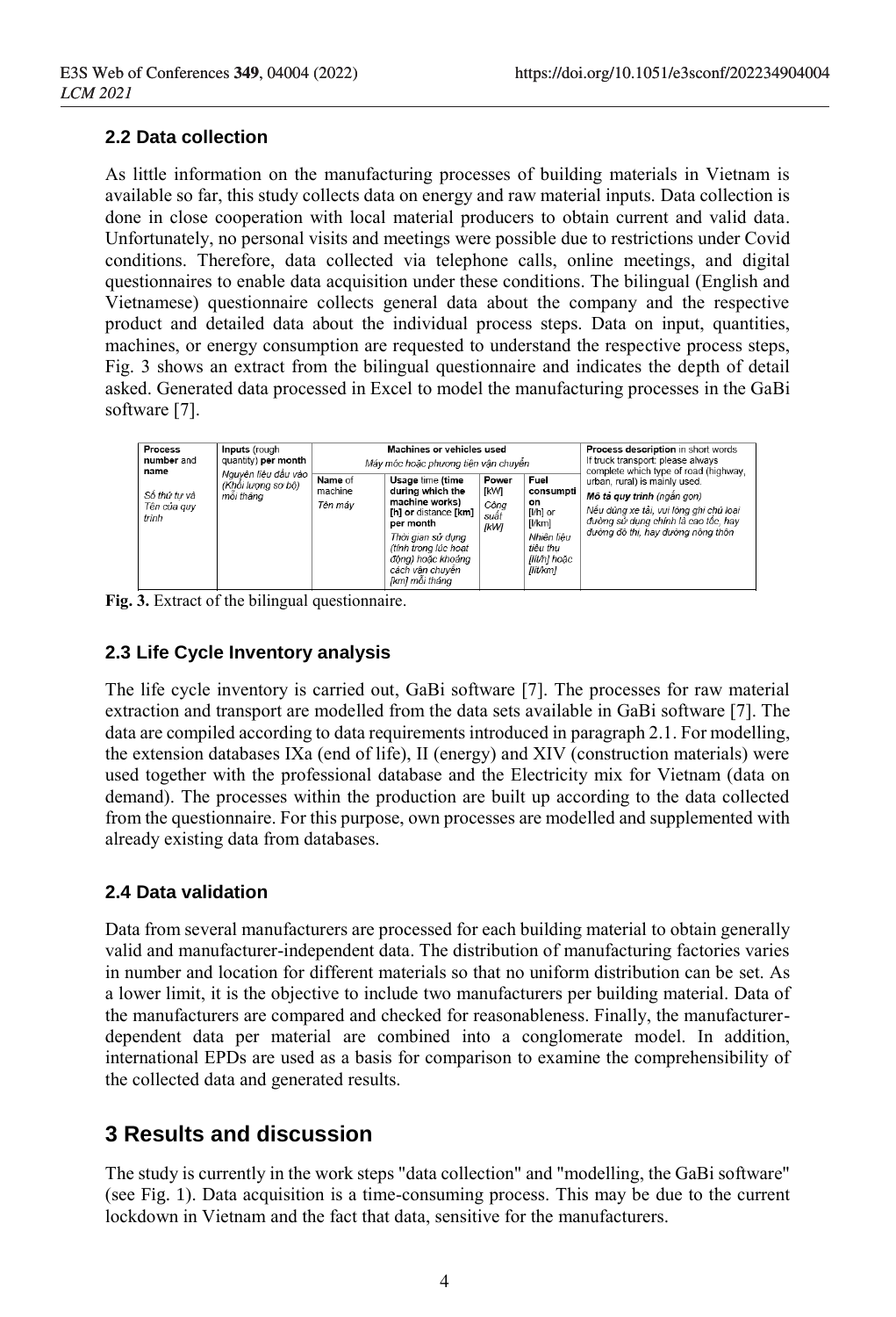So far, modelling has been completed for autoclaved aerated concrete bricks from one manufacturer. These initial data sets are evaluated qualitatively and discussed below. The results serve as an assessment for further investigation and are intended to provide a baseline of existing LCA data for all other modellings. [Fig. 4](#page-4-0) and [Fig. 5](#page-4-1) show an example of the Global Warming Potential and Primary Energy Non-renewable Total, divided into raw material extraction versus transportation and manufacturing processes. This illustrates the relevant influence of resource extraction on, for example, GWP and PENRT compared to transport and manufacturing.



<span id="page-4-0"></span>



 $\blacksquare$  Raw material extraction  $\blacksquare$  Other processes

<span id="page-4-1"></span>**Fig. 5.** Percentage share on the Primary Energy Non-Renewable Total (PENRT)

Looking at the geographical origin of the data used for raw material extraction, it is apparent that it consists exclusively of Chinese data. Accordingly, only about 14% and 30% of the impact, GWP and PENRT, respectively, are calculated with local data, mainly for material production. This shows that the information obtained with the help of the manufacturers can be used to map production for the specific situation. For the large share representing material extraction, however, 86% and 70% of the impact, GWP and PENRT, respectively, the calculations are based on Chinese data. This illustrates the need for research on the impact of raw material extraction to generate local data. These data reflect only the result of a single model, but these statements can also be applied to models for other relevant materials. Raw materials such as sand, lime, or cement are also required for other production processes, so the assumptions also apply to further raw material extraction.

To improve the relevance for local conditions in Vietnam, further studies with an extended scope are necessary. Therefore, the following points should be addressed:

- An investigation, the extent to which the raw material extraction in China and Vietnam differ from each other is required to justify assumptions and to qualify the use of foreign data for local LCA studies. It must be considered that the LCA data are also based on assumptions and that China and Vietnam have regional differences, making it difficult to make general statements about an entire country and always involving simplifications.
- Raw material suppliers must be included in the study. In this way, specific data on the local situation can be collected. However, this would require a significant amount of time, which is also dependent on the extent to which raw material suppliers agree to participate. Initial discussions show that establishing contact here is more complicated, and data only passed on to a limited extent.

These possibilities could contribute to closing the data gap in raw material mining. If this is made possible, these data could be merged with local manufacturing data. This would enable holistic modelling of Module A. The balancing of Module A is increasing in relevance in the future, as embodied carbon and grey energy become more and more the focus of sustainable building design. The finite supply of mineral resources also contributes to the interest in raw material origin as well as extraction. Ecologically sustainable and fair supply chains, which can be presented transparently, enable the promotion of these and avoidance of illegal raw material quarries.